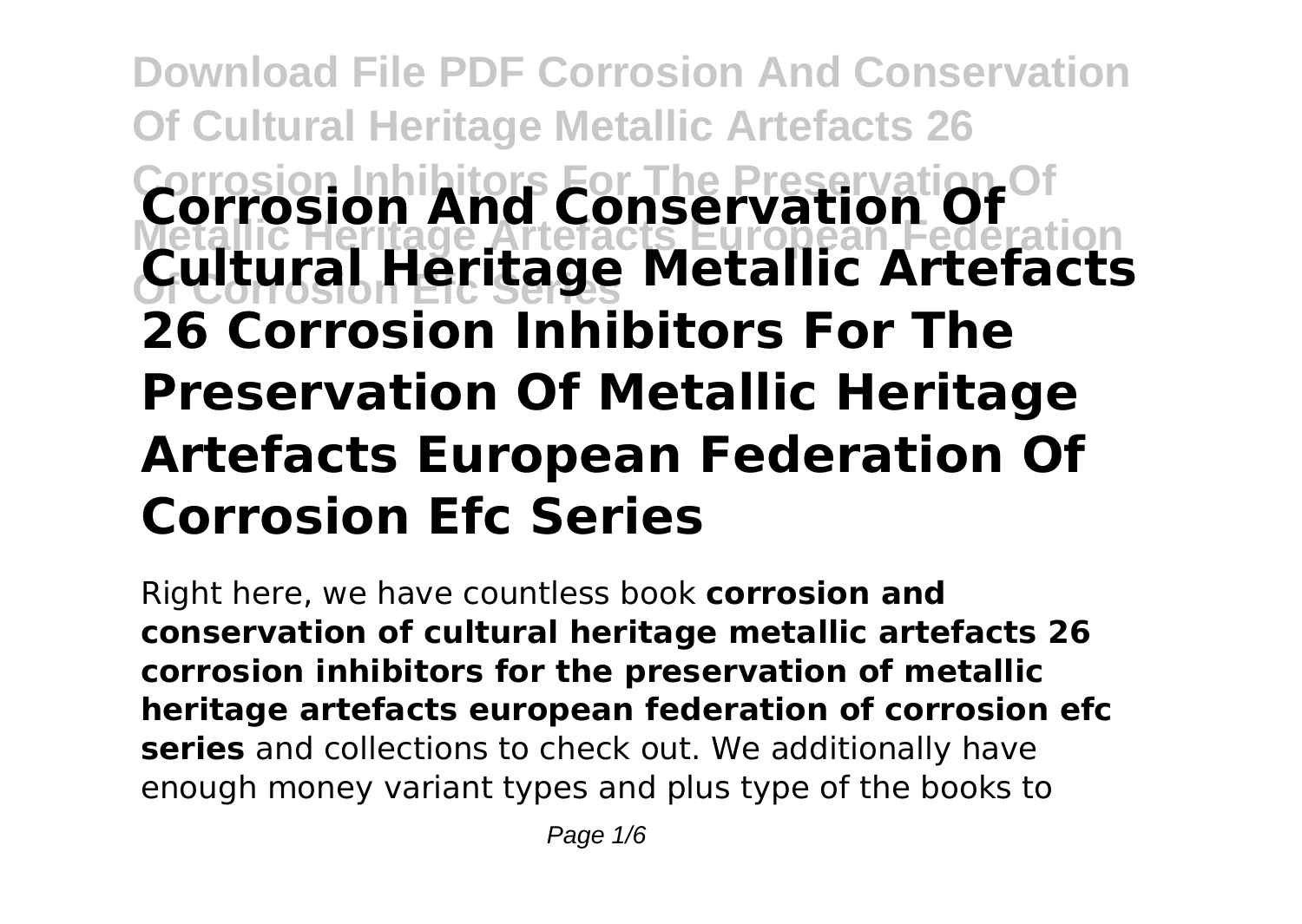**Download File PDF Corrosion And Conservation Of Cultural Heritage Metallic Artefacts 26 browse.** The enjoyable book, fiction, history, novel, scientific research, as competently as various supplementary sorts ofo n books are readily available here.

As this corrosion and conservation of cultural heritage metallic artefacts 26 corrosion inhibitors for the preservation of metallic heritage artefacts european federation of corrosion efc series, it ends stirring innate one of the favored books corrosion and conservation of cultural heritage metallic artefacts 26 corrosion inhibitors for the preservation of metallic heritage artefacts european federation of corrosion efc series collections that we have. This is why you remain in the best website to see the incredible ebook to have.

is one of the publishing industry's leading distributors, providing a comprehensive and impressively high-quality range of fulfilment and print services, online book reading and download.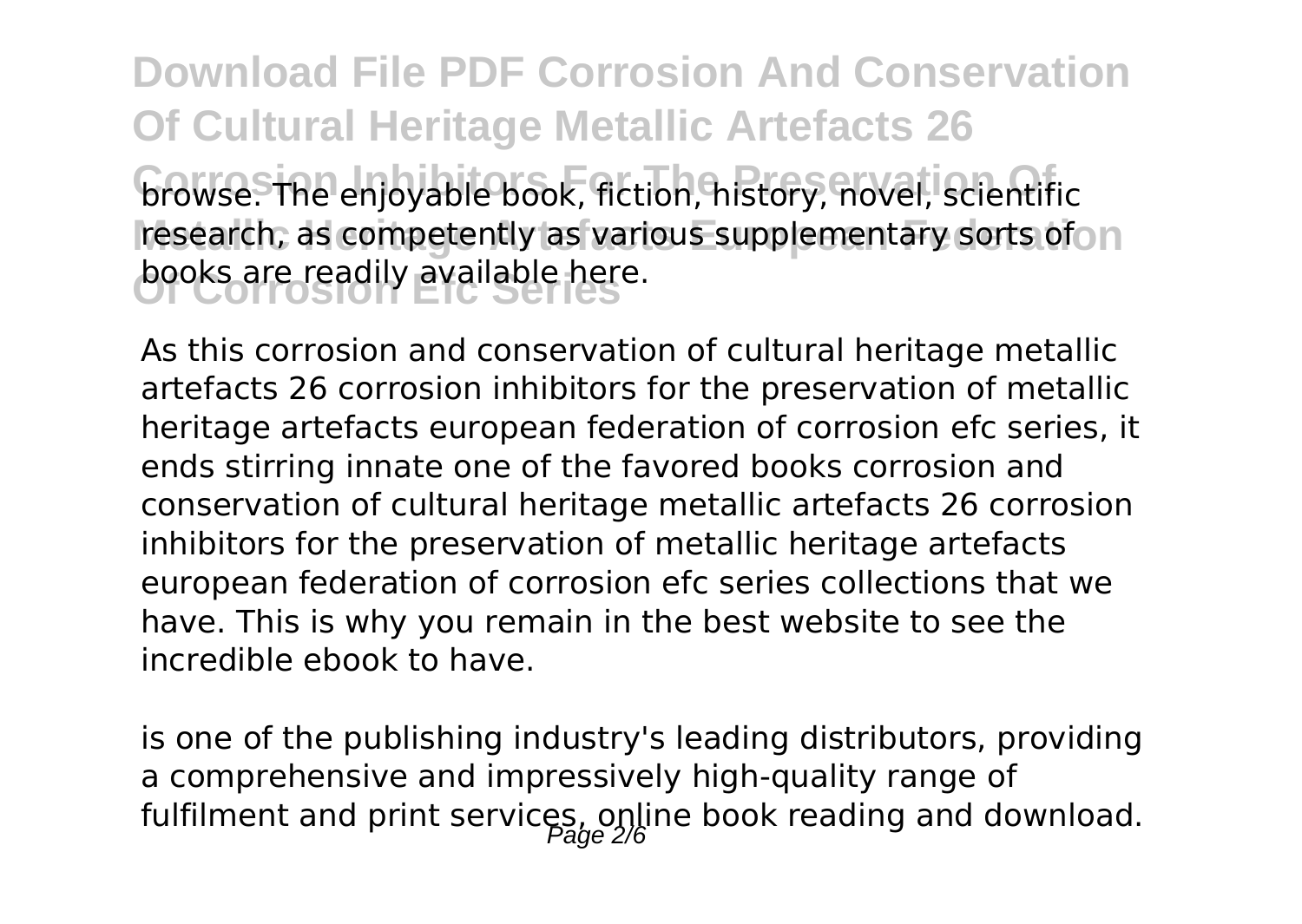**Download File PDF Corrosion And Conservation Of Cultural Heritage Metallic Artefacts 26 Corrosion Inhibitors For The Preservation Of Corrosion And Conservation Of Cultural**an Federation **Of Corrosion Efc Series** is an important reference for all those involved in archaeology Corrosion and conservation of cultural heritage metallic artefacts and conservation, including governments, museums as well as those undertaking research in archaeology and corrosion

science.

#### **Corrosion and Conservation of Cultural Heritage Metallic**

**...**

Corrosion and conservation of cultural heritage metallic artefacts: 5. The use of metallographic and metallurgical investigation methods in the preservation of metallic heritage artefacts - Ebook written by D.A. Scott. Read this book using Google Play Books app on your PC, android, iOS devices. Download for offline reading, highlight, bookmark or take notes while you read Corrosion  $\frac{d}{d}$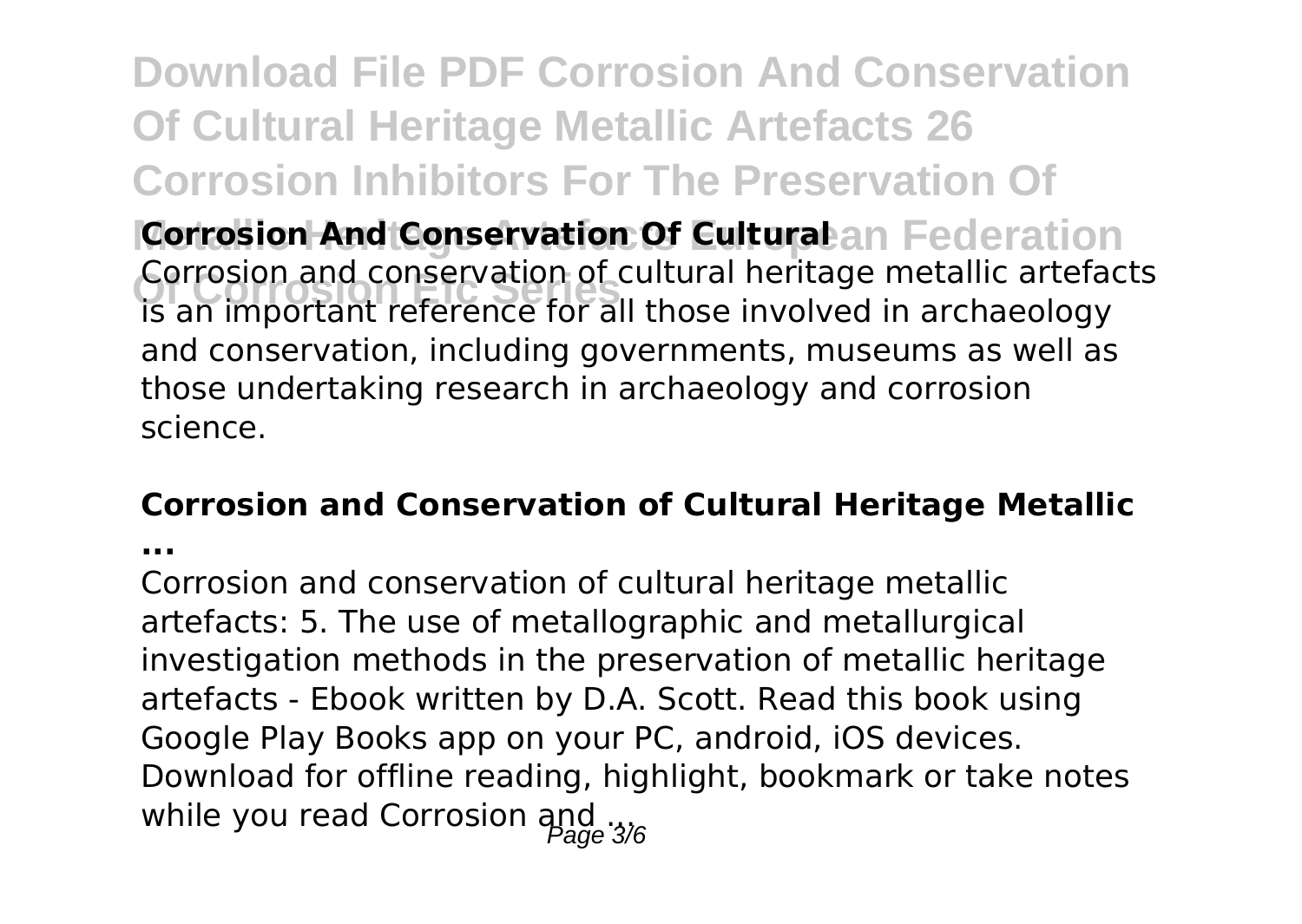# **Download File PDF Corrosion And Conservation Of Cultural Heritage Metallic Artefacts 26 Corrosion Inhibitors For The Preservation Of**

**Corrosion and conservation of cultural heritage metallic** 

**Of Corrosion Efc Series ...** Corrosion and conservation of cultural heritage metallic artefacts is an important reference for all those involved in archaeology and conservation, including governments, museums as well as those undertaking research in archaeology and corrosion science.

**[pdf] Download Corrosion And Conservation Of Cultural ...** Conservation of Cultural Heritage. Website Admin Monday, May 11, 2020. ... A study of the layers of decay recorded on degraded metal objects provides climate and corrosion scientists with a unique insight into the changing conditions on the seabed and with data on seawater temperatures.

### Conservation of Cultural Heritage - Australasian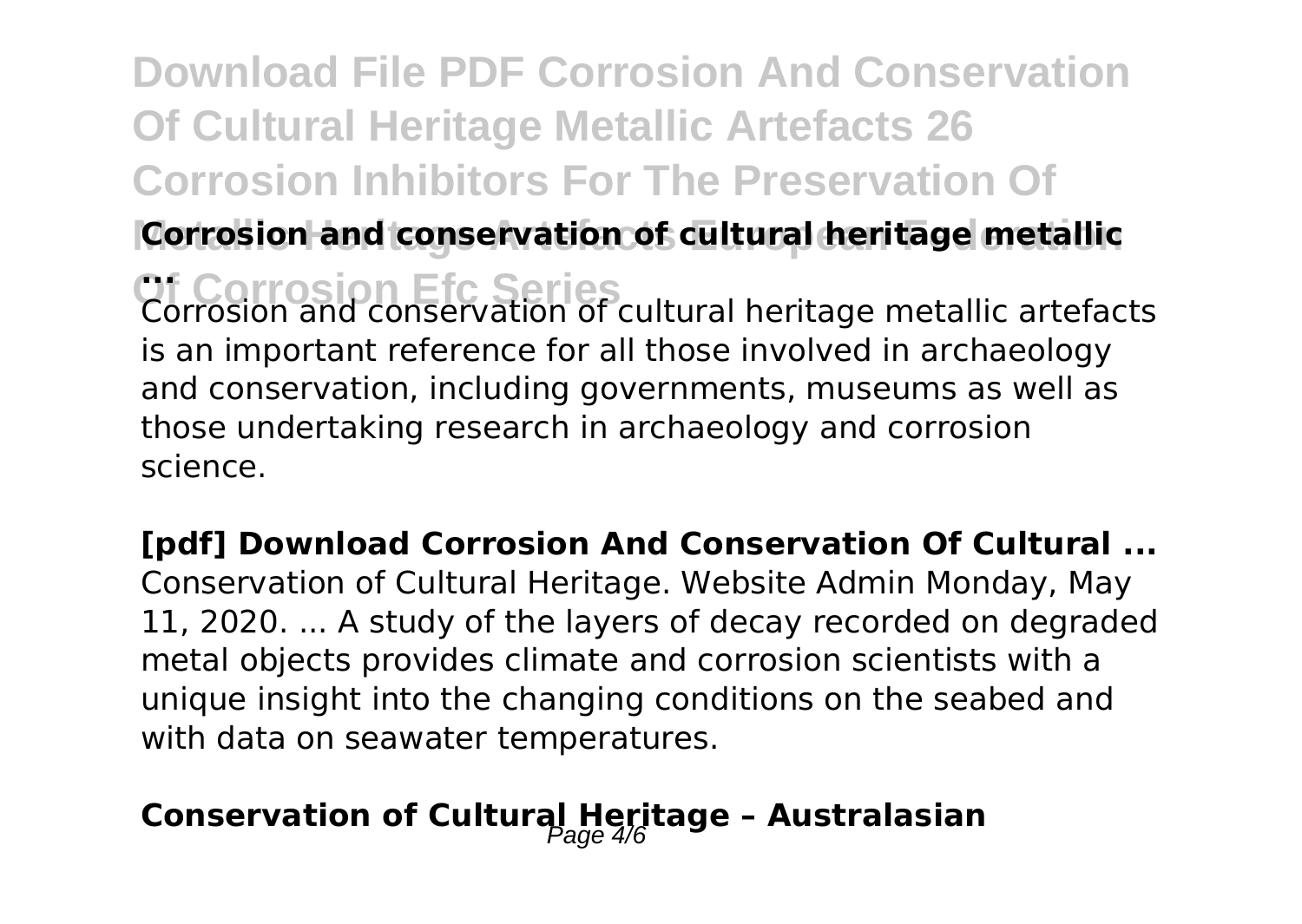**Download File PDF Corrosion And Conservation Of Cultural Heritage Metallic Artefacts 26 Corrosion Inhibitors For The Preservation Of Corrosion ... Metallic Heritage Artefacts European Federation** Ian now runs Heritage Conservation Solutions, where he provides **Of Corrosion Efc Series** decay of heritage structures and collections, analysis of building conservation solutions related to problems of corrosion and microclimates and research into decay mechanisms on Aboriginal rock art.

**Conservation of Cultural Heritage ... - Corrosion Authority** Conservation and restoration of metals is the activity devoted to the protection and preservation of historical (religious, artistic, technical and ethnographic) and archaeological objects made partly or entirely of metal.In it are included all activities aimed at preventing or slowing deterioration of items, as well as improving accessibility and readability of the objects of cultural heritage.

#### Conservation and restoration of metals - Wikipedia